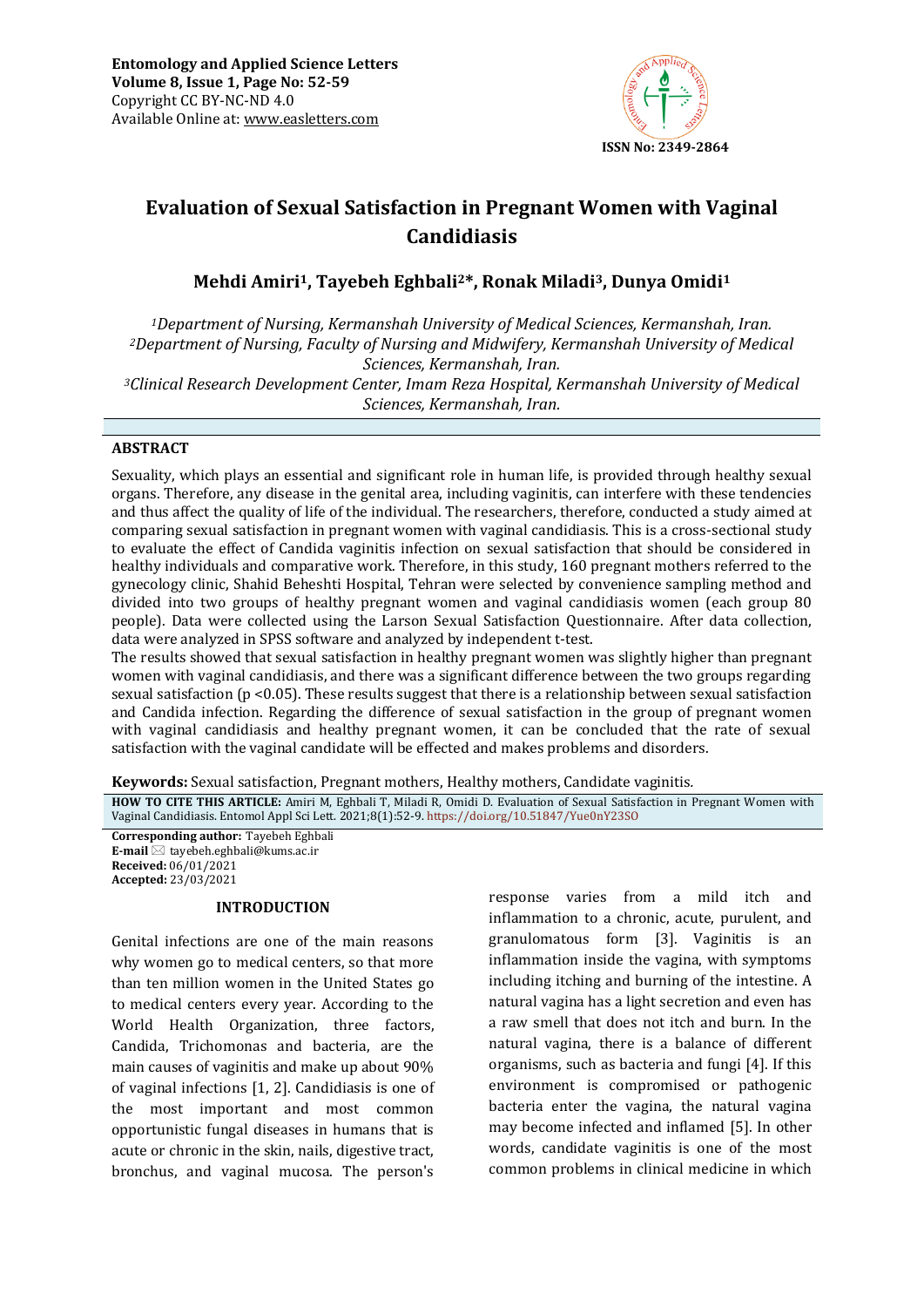millions of people are infected with it annually, and it is a major cause of disability in many women of childbearing age worldwide [6]. About 75% of women get the infection at least once in their lifetime. Of these, about 50% experience the disease twice or more each year [7] In Iran, various studies have reported a prevalence of vaginal candidiasis of 5 to 75%. The prevalence of Candida Vulvovaginitis in studies conducted in Shahrekord was 32.8% [8], Qazvin 46% [9], Kashan 9.1% [10], Shiraz 9.3% [11], Babol 40.2% [12] and in Tehran 50.8% [13] has been reported. Although it is not a lifethreatening disease, it can cause physical and psychological complications and can even lead to marital disruption and is a form of fungal infection that can occur in the superficial and profound forms of the human body. Its deep type causes various abdominal infections, including the kidney, liver, and its superficial types cause the epidermis and mucosal surfaces, including the esophagus, mouth, throat, intestine, and bladder [14]. Symptoms of vulvovaginal candidiasis are due to different types of candida [15]. 75% of women develop vulvovaginal candidiasis at least once in their lifetime, with recurrence occurring in 5–10% [16]. It is one of the most important and recurrent diseases in humans [17]. In Europe, vaginal candidiasis is the first cause of vaginal infections and is common in the US and Brazil. The cost of treatment in the United States is estimated at \$ one billion annually [18]. In 1990, thirteen million prescriptions for the treatment of fungal infections were prescribed, more than doubling since 1980 [19]. The disease causes not only physical fatigue but also mental and psychological injuries due to the development of symptoms such as itching, burning, pain during intercourse, and vaginal discharge through the sexual organs, which plays an important and significant role in human life through the organs [20]. Therefore, most specialists begin treatment for vaginal candidiasis without first sampling [21]. In a study carried out by a team of researchers in 1998, in a sample of women cultured without recurrent vaginitis, only 28% of Candida fungi grew as Volvo pathogens, and other regulatory factors were responsible for some of the pathogens causing the disease. This group of scholars reported the lack of proper diagnosis of the pathogen was due to the lack of appropriate treatment [6]. On the other hand, given the lack of proper diagnosis of vaginal candidiasis, the cause of failure is the occurrence of some underlying factors, especially diabetes [6]. Therefore these researchers emphasize the personal care for the affected person and her family plus check the history of allergic inflammatory diseases of the upper respiratory tract (nasal sinus) and history of atypical dermatitis [22]. In other words, efforts to eliminate the underlying factors, their prevention, and control will be an effective step in the success of treatment for this infectious disease. The main objective of this study was to determine the prevalence of Candida vaginalis in a group of diabetic women, to determine whether the incidence of this type of fungal infection in Iranian diabetic women is consistent with other parts of the world. Also, we aimed to investigate the possible relationship between several factors affecting this infection [23]. Sexual satisfaction is an important part of women's health and sense of well-being and affects their quality of life. One of the most important factors in happiness in married life and good quality of life is pleasurable sexual relations and its unsatisfactory nature causes deprivation and failure in their spouse and issues such as depression and the destruction of family mental health [24]. Studies have shown that lack of sexual satisfaction effects not only the psychosocial and social relationships of couples, but it can also have a detrimental effect on the growth and development of children and adolescents in that family [25]. On the other hand, sexual dissatisfaction leads to decreased health, reduced life expectancy, reduced life satisfaction, impaired growth and transience of couples, and marital breakup [26]. Zhou *et al.* in a study in the US examined the vaginal microbes of women with recurrent candidiasis and found no difference in the prevalence or change of vaginal microbes such as Lactobacillus species [27]. In another study about the role of hormonal changes in the incidence of recurrent candidiasis vulvovaginitis, they concluded that progesterone levels were significantly lower in the luteal phase of these patients, therefore it could be one of the possible causes of RVVC [28]. In a study, scientists compared three treatment regimens including 200 mg itraconazole for three days, 100 mg clotrimazole for six days, and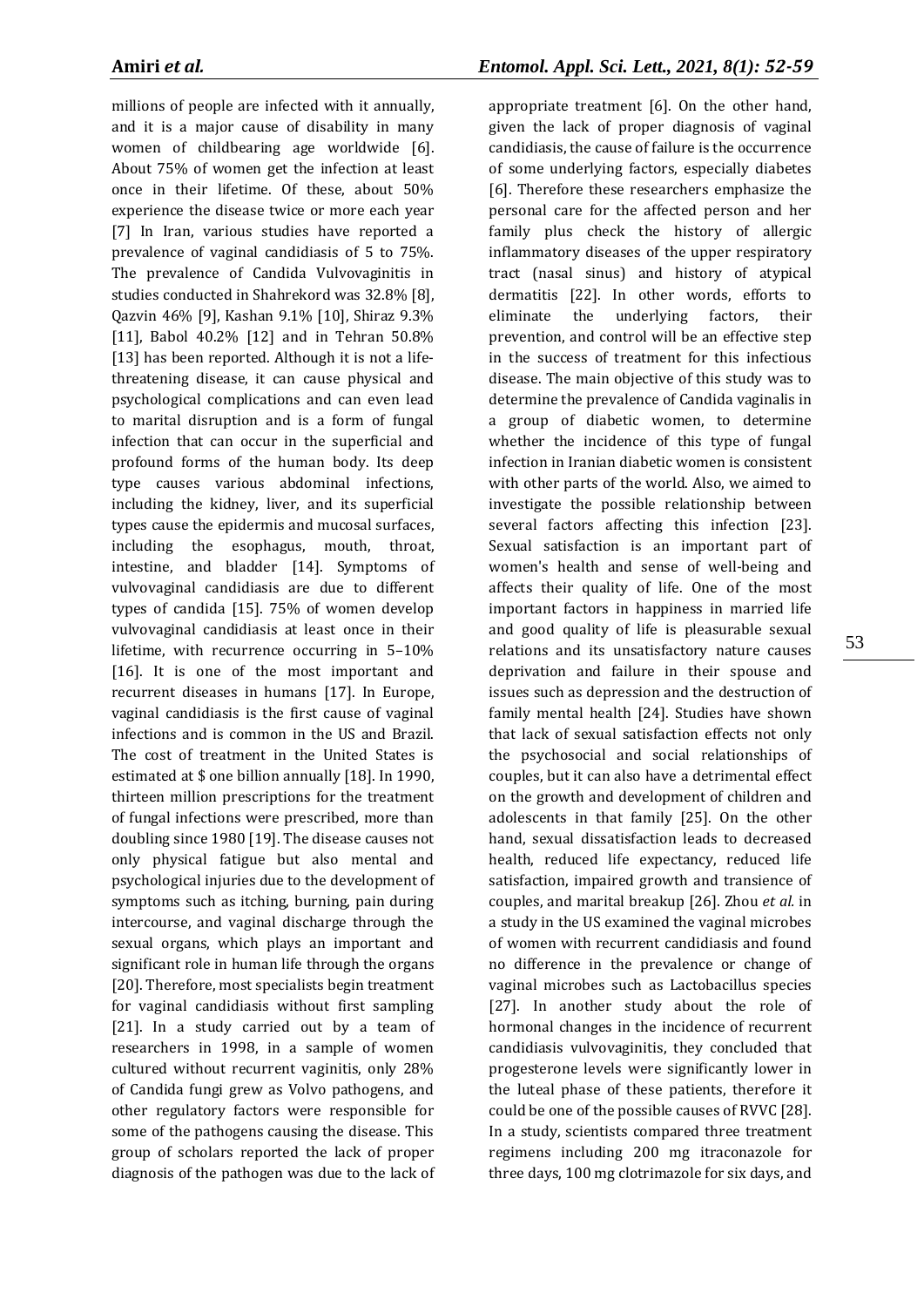a single dose of 150 mg fluconazole; as a result, 88% of itraconazole users, 76% of fluconazole, and 58% of Clotrimazole users had improved clinical symptoms [29]. In another study, bafluconazole was started at 600 mg for one week and continued at 200 mg weekly for two months, 200 mg twice weekly for up to four months, and then 200 mg monthly for six months. It was concluded that this method of treatment is beneficial [30]. In a study, by Sobel *et al.*, compared two treatments in 141 women with Candida glabrata compared two treatments,: one with boric acid for three weeks, and another the other one with flucytosine fluocytosine cream, and they achieved a clinical recovery rate of 71-64% with boric acid and 90% with flucytosine fluocytosine. Boric acid was recommended as the first drug due to its lower cost and availability [31].

Because of the high prevalence of vaginal candidiasis in Iran, especially in Tehran [32], which is up to 45% [33] in some studies, as well as due to the lack of study on the relationship between sexual satisfaction and vaginal candidiasis, we came across this idea to investigate this crucial problem.

#### **MATERIALS AND METHODS**

This study was a cross-sectional study with the aim of comparing sexual satisfaction in women with and without Candida infection. The study was performed on 160 pregnant women referred to the specialized gynecology clinic, Shahid Beheshti Hospital, Tehran in 2019 in two groups of 80 patients with and without Candida. The inclusion criteria were no addiction, no history of neuropsychiatric illness, no medication affecting sexual function, no physical illness or surgery affecting sexual function, no severe marital conflict such as the threat of divorce and separation, and no pregnancy exclusion criteria. Non-participation were among the exclusion criteria.

After receiving the code of ethics and obtaining the necessary permits and coordinating with hospital authorities, the researcher attended various shifts (morning-evening) at the hospital's specialized clinic. Research units were selected by the researcher in terms of inclusion criteria, screening, and eligible individuals. Participants were fully informed about the

purpose of the study, the confidentiality of the answers, and knowledge of the results of the study. After obtaining written informed consent, data collection was done in both groups, and the sampling method was random. Pregnant mothers with Candida infection were diagnosed by a specialist midwife with the genital examination and clinical symptoms. Unsuspecting pregnant individuals were mothers with none of the clinical signs and symptoms of Candida infection, such as itching, burning, etc. The data collection tool was a questionnaire with two sections. The first section included personal information such as education level, occupation of the woman, and her spouse, body mass index, housing status, income, and pregnancy status. The second part of the questionnaire was the Larson Sexual Satisfaction Questionnaire that consisted of 25 items, 13 of which (25, 24, 20, 18, 15, 14, 11, 9, 8, 7, 6, 5, 4) were count reversed. The third part of the questionnaire was about the effect of antibiotics and corticosteroids on the sexual satisfaction of pregnant women infected with Candida. For this purpose, the Larson questionnaire was used to examine the effect of antibiotics and corticosteroids on sexual satisfaction in pregnant mothers who had used these drugs for three months. Answering questions is a Likert five-point  $(1 =$  never to  $5 =$ always). The total score of this instrument is in between 25-125. 25-50 score of sexual dissatisfaction, 51-75 score of low sexual satisfaction, 76-100 score of moderate sexual satisfaction, and 101-125 score of high sexual satisfaction. This questionnaire was used in the study of Safarzadeh *et al.* (2018) [34], with Cronbach's alpha coefficient of greater than 0.7. Its validity and reliability were determined for positive and negative questions, and it was determined that this questionnaire could be used in the Iranian population to measure sexual satisfaction. The research units in each group completed the Larsson Personal Information, and Sexual Satisfaction Questionnaires separately also the research units completed the questionnaires separately for privacy purposes. It took about 15 minutes to complete the questionnaires. After data collection, the data were analyzed by SPSS software and independent t-test. Finally, the relationship between the two concepts of sexual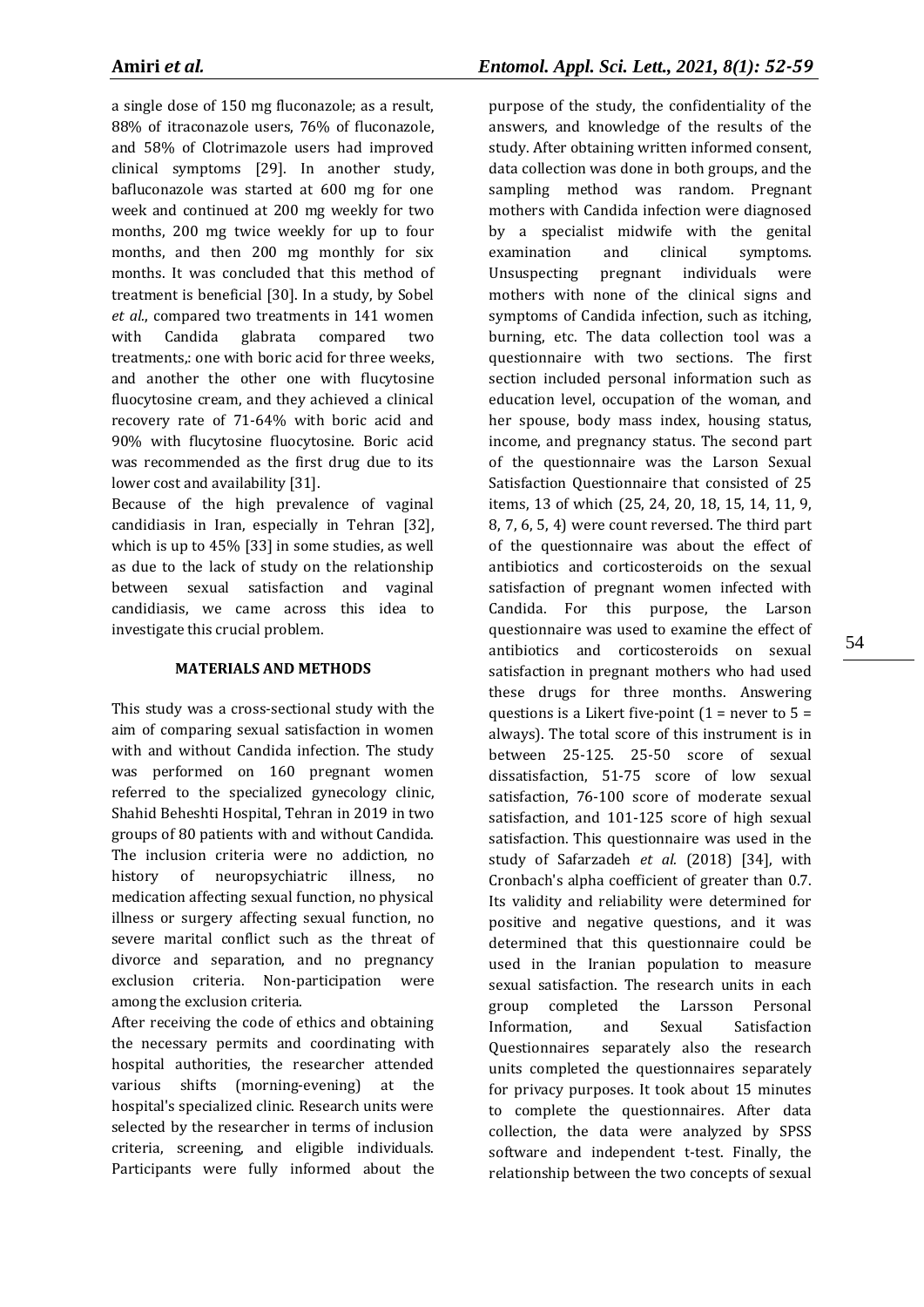satisfaction and candidiasis in pregnant women was assessed.

#### *Ethical considerations*

Ethical considerations included providing information about the study, duration of the study, purpose, and type of study, obtaining informed written consent from pregnant mothers, ensuring the confidentiality of information, and being free to participate or not participating at any stage of the study.

#### *Statistical analysis*

Data were analyzed by SPSS software using an independent t-test. Frequency, percentage, mean, standard deviation, minimum, and maximum were determined using descriptive statistics. Independent t-test was used to compare sexual satisfaction scores between the two groups.

#### **RESULTS AND DISCUSSION**

As shown in **Table 1**, the results demonstrated that the two groups of pregnant affected and non-affected mothers were similar in terms of demographic characteristics of male and female education, male and female occupation, body mass index, housing status, and income (all P> 0.05). Findings regarding the main purpose of the study showed that the rate of sexual satisfaction was 92.12±68.20 in pregnant mothers without Candida vaginitis and 91.07±11.36 in pregnant mothers with Candida vaginitis. Independent t-test results **(Table 2)** showed that sexual satisfaction in healthy pregnant mothers was higher than pregnant mothers affected with vaginal candidiasis. There was a statistically significant difference between the two groups in terms of sexual satisfaction (p <0.05). This suggests that there is a relationship between sexual satisfaction and Candida infection. In fact, this study shows that Candida infection plays an important role in the satisfaction of sex and itching, irritation, and inflammation caused by Candida vaginitis, have dissatisfaction as well as adverse effects on the mental health of pregnant mothers. Also, this disease causes pregnant women to be reluctant to have sexual activity.

The results of this study show that the cause of sexual dissatisfaction in pregnant women with vaginal candidiasis is partly due to the unpleasant feeling that their partners have during sex with them. This unpleasant feeling comes from the interconnectedness and mental coordination due to vaginal wall inflammation caused by Candida albicans, which makes the couples dissatisfied.

And because of the impact on mothers' mental health due to pregnancy-related complications, pregnant mothers are reluctant to have sex with their spouses.

| Variable              | Total                        | Control groove | Case group   | Total        | The probability<br>value |
|-----------------------|------------------------------|----------------|--------------|--------------|--------------------------|
| Women's<br>education  | Non completed high school    | 30 (33.3%)     | 30 (33.3%)   | 60 (33.3%)   | < 0.999                  |
|                       | High school                  | 30 (33.3%)     | 30 (33.3%)   | 60 (33.3%)   |                          |
|                       | Bachelor's degree and higher | 30 (33.3%)     | 30 (33.3%)   | 60 (33.3%)   |                          |
|                       | Total                        | 90 (100%)      | 90 (100%)    | 180 (100%)   |                          |
| Men's education       | illiterate                   | $10(1.11\%)$   | $10(1.11\%)$ | $20(1.11\%)$ | < 0.999                  |
|                       | Non completed high school    | 20 (22.2%)     | 20 (22.2%)   | 40 (22.2%)   |                          |
|                       | High school                  | 30 (33.3%)     | 30 (33.3%)   | 60 (33.3%)   |                          |
|                       | Bachelor's degree and higher | 30 (33.3%)     | 30 (33.3%)   | 60 (33.3%)   |                          |
|                       | Total                        | 90 (100%)      | 90 (100%)    | 180 (100%)   |                          |
| Women's<br>occupation | Unemployed                   | 59 (65.6%)     | $67(74.4\%)$ | 126 (70%)    | 0.168                    |
|                       | the farmer                   | $7(7.8\%)$     | $3(3.3\%)$   | $10(6.5\%)$  |                          |
|                       | manual worker                | $3(3.3\%)$     | $0(0\%)$     | $3(7.1\%)$   |                          |
|                       | Employee                     | 21 (23.3%)     | $20(22.2\%)$ | 41 (22.8%)   |                          |
|                       | Total                        | 90 (100%)      | 90 (100%)    | 180 (100%)   |                          |
| Men's                 | Unemployed                   | $5(6.6\%)$     | 3(3.3%)      | $8(4.4\%)$   | 0.924                    |

**Table 1.** Frequency and Percentage Frequency Demographic Characteristics in the Two Study Groups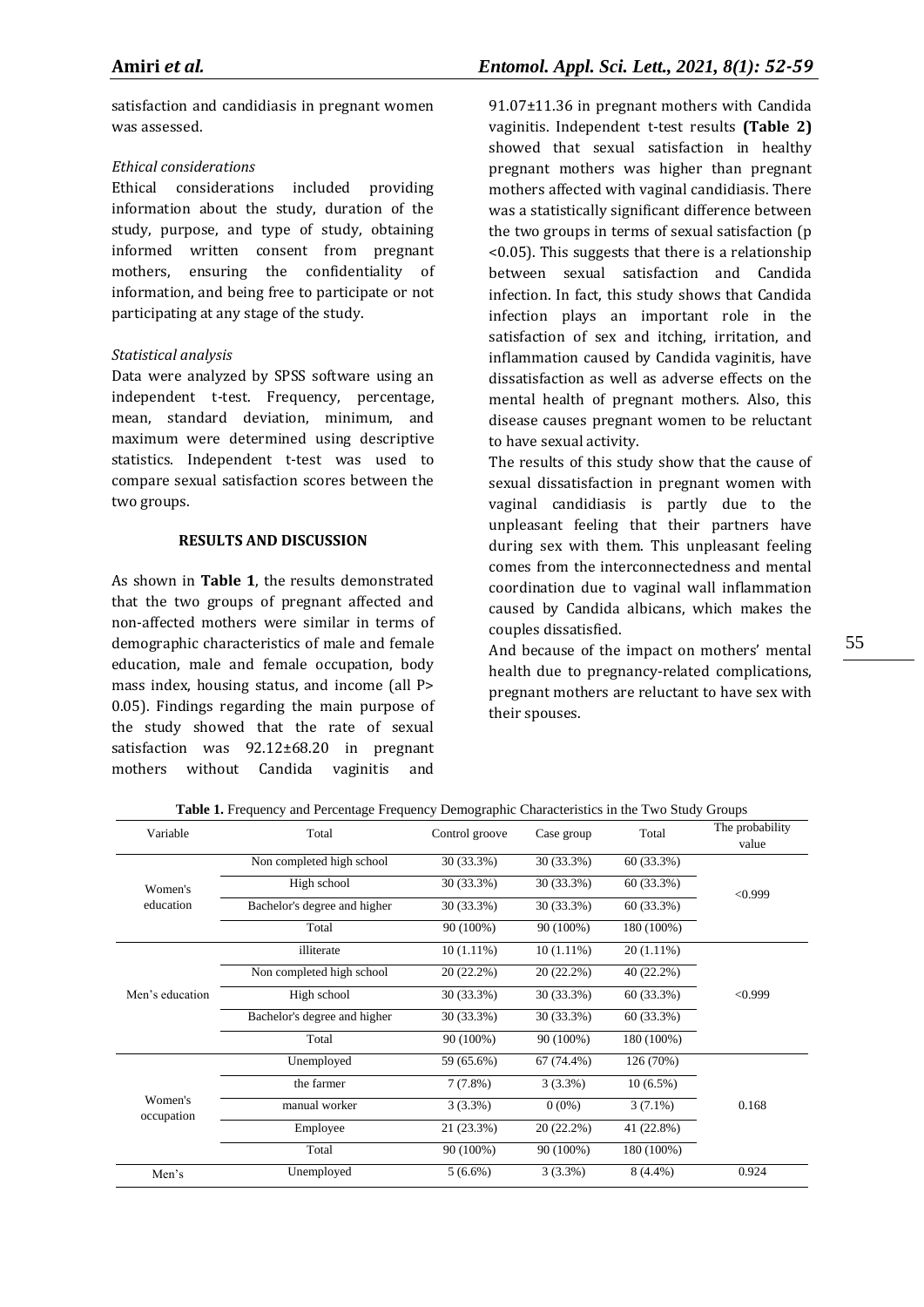| occupation                    | the farmer            | 19 (1.21%)   | 21 (23.3%) | 40 (22.2%)  |         |
|-------------------------------|-----------------------|--------------|------------|-------------|---------|
|                               | manual worker         | 33 (36.7%)   | 32 (35.6%) | 65 (1.36%)  |         |
|                               | Employee              | 33 (36.7%)   | 34 (37.8%) | 67(2.37%)   |         |
|                               | Total                 | 90 (100%)    | 90 (100%)  | 180 (100%)  |         |
|                               | thin                  | 26 (28.9%)   | 28 (1.31%) | 54 (30%)    |         |
|                               | normal                | 28 (1.31%)   | 32 (35.6%) | 60 (33.3%)  | 0.800   |
| <b>Mass Physical</b><br>index | Obese                 | 28 (1.31%)   | 22 (24.4%) | 50 (27.8%)  |         |
|                               | Very fat              | $8(8.9\%)$   | $8(8.9\%)$ | $16(8.9\%)$ |         |
|                               | Total                 | 90 (100%)    | 90 (100%)  | 180 (100%)  |         |
|                               | Leased                | 30 (33.3%)   | 30 (33.3%) | 60 (33.3%)  |         |
| Housing                       | the owner             | 30 (33.3%)   | 30 (33.3%) | 60 (33.3%)  | < 0.999 |
| situation                     | Living with relatives | $30(33.3\%)$ | 30 (33.3%) | 60 (33.3%)  |         |
|                               | Total                 | 90 (100%)    | 90 (100%)  | 180 (100%)  |         |
|                               | Less than 0.5 million | 18 (20%)     | 18 (20%)   | 36 (20%)    |         |
|                               | 0.5 to 1 million      | 18 (20%)     | 18 (20%)   | 36 (20%)    |         |
|                               | 1 to 1.5 million      | 18 (20%)     | 18 (20%)   | 36 (20%)    |         |
|                               | 1.5 to 2 million      | 18(20%)      | 18 (20%)   | 36 (20%)    | < 0.999 |
|                               | More than 2 million   | 18(20%)      | 18 (20%)   | 36 (20%)    |         |
|                               | Total                 | 90 (100%)    | 90 (100%)  | 180 (100%)  |         |

**Table 2.** Comparison of sexual satisfaction scores between the two study groups

|                                          | Average±Standard deviation | The probability value |
|------------------------------------------|----------------------------|-----------------------|
| Control group (healthy pregnant mothers) | $92.68 + 12.20$            |                       |
| Case Group (Pregnant affected mothers)   | $91.07 + 11.36$            | 1.61                  |

**Table 3.** Comparison of the effect of antibiotics and corticosteroids on the sexual satisfaction of pregnant women with candidiasis infection

|                                                                                                      | Average±Standard deviation | The probability value |  |
|------------------------------------------------------------------------------------------------------|----------------------------|-----------------------|--|
| Control group (Pregnant mothers with Candida infection<br>who didn't take antibiotics and cortisone) | $88.32+9.1$                | 3.84                  |  |
| Case study group (Pregnant mothers with Candida infection<br>who took antibiotics and cortisone)     | $84.48 + 4.5$              |                       |  |

The results in **Table 3** show that there is a significant difference in sexual satisfaction between pregnant women with candidiasis who used antibiotics and corticosteroids and pregnant women with candidiasis who did not use antibiotics and cortisone. This indicates that antibiotics and corticosteroids exacerbate Candida infection and further exacerbation of this infection reduces sexual satisfaction in pregnant mothers with the infection. Methylprednisolone and prednisolone are among these antibiotics and corticosteroids (corticosteroids). Methylprednisolone and prednisolone, by producing interleukin, suppress the immune system and exacerbate inflammation caused by this infection. Therefore, the use of methylprednisolone and prednisolone in pregnant mothers exacerbates the inflammation caused by Candida infection and further reduces sexual satisfaction.

#### **CONCLUSION**

This cross-sectional study investigated sexual satisfaction in pregnant women with Candida vaginitis. The study showed that there is a relationship between sexual satisfaction and Candida infection. Study of Sexual Condoms in Brazilian Women, by Jensen *et al.*, investigating the sexual function and quality of life of patients with and without treatment of vulvovaginal disorders, and study by Shah-hosseini *et al.* on factors affecting sexual satisfaction in women is consistent [17-24, 35]. The results of this study indicate that genital system involvement with vaginitis can predict sexual dissatisfaction in women. According to the numerous studies,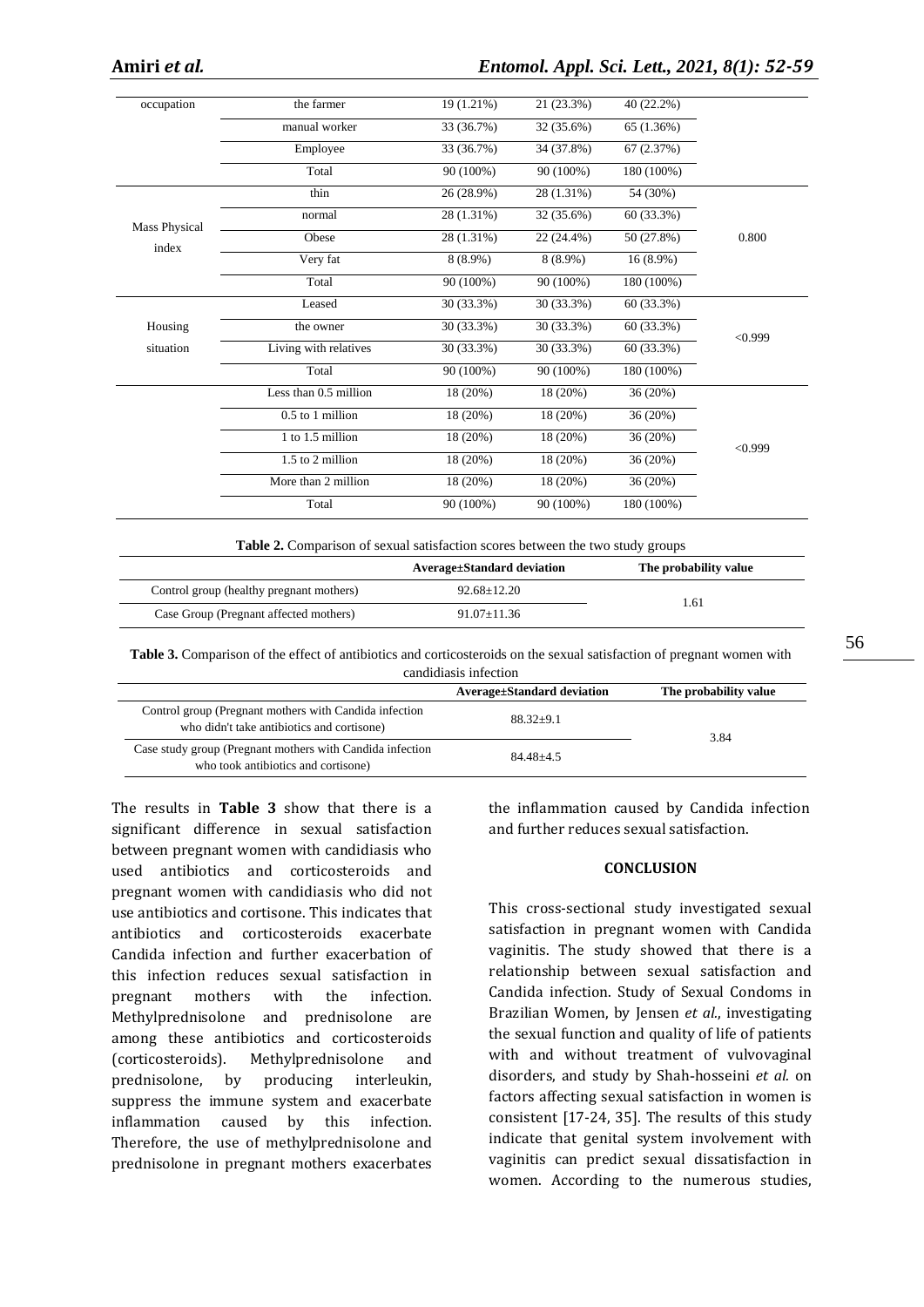sexual satisfaction means a person's pleasant feeling of sex, integration, and harmony between one's mind, emotion, and body, and is part of a woman's health and an essential component of life, influenced by many factors such as age, culture, religion, physical ailments, pregnancy, lifestyle, childhood events, previous generations experiences, history of sexual coercion, economic status, communication satisfaction, intimacy, sexual self-disclosure, non-sexual selfdisclosure, and self-esteem [32]. The study of the effect of colporrhaphy surgery on women's sexual satisfaction, Allah Yar Mahmod Salehi, and Ghanbari *et al.* are in line with the comparison of sexual satisfaction in both total abdominal hysterectomy and sub-total abdominal hysterectomy [5, 6]. Pregnant mothers studied in this work had a negative evaluation of their marital relationship due to the lack of sexual satisfaction with their spouse. Since they were affected by candidate, their sexual satisfaction was reduced. Also, because of the complications of pregnancy caused by the disease and its impact on the psyche of pregnant mothers, they are reluctant to have sex with their spouses. The results also showed that the rate of sexual satisfaction in pregnant women with Candida infection who consumed antibiotics and corticosterone was significantly lower than pregnant women with Candida infection who did not use antibiotics and corticosteroids. This suggests that the use of certain antibiotics, such as methylprednisolone and prednisolone, exacerbated the inflammation caused by Candida infection and decreased sexual satisfaction. In this study, sexual satisfaction was measured only in pregnant mothers, which is a limitation. Therefore, it is recommended that in the future studies the questionary could be asked by the spouses of the women regarding how vaginitis has affected their sexual satisfaction. Due to the difference in sexual satisfaction in the group of affected pregnant and healthy mothers, it can be said that sexual satisfaction during maternal care and Candida infection will be reduced and impaired.

**ACKNOWLEDGMENTS:** The sincere cooperation of all the officials and staff of the specialized clinic for women, Shahid Beheshti Hospital in Tehran, who helped us in this research project, is thanked and appreciated.

#### **CONFLICT OF INTEREST:** None

#### **FINANCIAL SUPPORT:** None

**ETHICS STATEMENT:** Providing information about the research, the duration, purpose and type of study, obtaining informed written consent from pregnant mothers, ensuring the confidentiality of information, being free to participate or not participating in any stage of the study, including ethical considerations have been considered.

#### **REFERENCES**

- 1. Sabour S, Arzanlou M, Vaez H, Rahimi G, Sahebkar A, Khademi F. Prevalence of bacterial vaginosis in pregnant and nonpregnant Iranian women: a systematic review and meta-analysis. Arch Gynecol Obstet. 2018;297(5):1101-13.
- 2. Meena V, Bansal CL. Study to evaluate targeted management and syndromic management in women presenting with abnormal vaginal discharge. J Obstet Gynaecol India. 2016;66(1):534-40.
- 3. Blostein F, Levin-Sparenberg E, Wagner J, Foxman B. Recurrent vulvovaginal candidiasis. Ann Epidemiol. 2017;27(9):575-82.
- 4. Paladine HL, Desai UA. Vaginitis: diagnosis and treatment. Am Fam Physician. 2018;97(5):321-9.
- 5. Mitra A, MacIntyre DA, Ntritsos G, Smith A, Tsilidis KK, Marchesi JR, et al. The vaginal microbiota associates with the regression of untreated cervical intraepithelial neoplasia 2 lesions. Nat Commun. 2020;11(1):1-3.
- 6. Jafarzadeh L, Separdar A, Lori Gavini Z, Rafiean M, Deris F, Shahinfard N. Effect of Clotrimazole-Satureja Bachtiarica Vaginal Cream and Clotrimazole Vaginal Cream in Patients with Vaginal Candidiasis. Iran J Obstet, Gynecol Infertil. 2019;21(11):14-22.
- 7. Tsapaki, V. Nuclear Medicine Physics. The Basics, Ramesh Chandra and Arman Rahmim. Lippincott Williams & Wilkins, a Wolters Kluwer business. Philadelphia, 2018. Paperback, 256 pp. Price: \$79.99.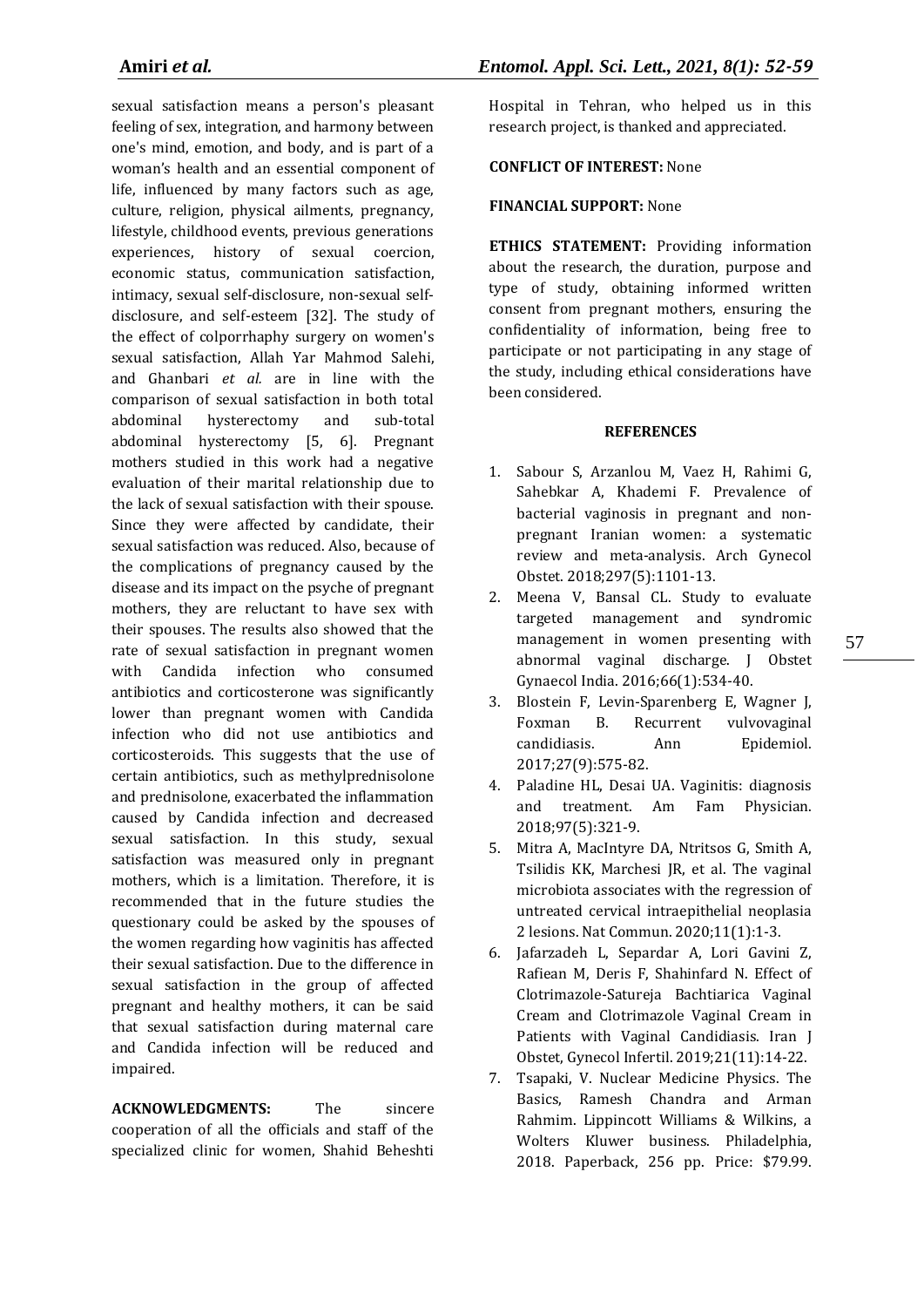ISBN: 9781496381842. 2020, Wiley Online Library.

- 8. Jafarzadeh L, Shahriari K. Investigating the relationship between recurrent vulvovaginal candidiasis with predisposing factors and symptoms of disease. J Shahrekord Univ Med Sci. 2013;15(5):38- 46.
- 9. Aghamirian MR, Jahani Hashemi H. Agents associated with candida vulvovaginitis in women referred to health centers in Qazvin. J Inflamm Dis. 2007;11(3):35-9.
- 10. Nazeri M, Mesdaghinia E, Moravej SA, Atabakhshiyan R, Soleymani F. Prevalence of vulvovaginal candidiasis and frequency of candida species in women. J Mazandaran Univ Med Sci. 2012;21(86):254-62.
- 11. Sasani E, Rafat Z, Ashrafi K, Salimi Y, Zandi M, Soltani S, et al. Vulvovaginal candidiasis in Iran: A systematic review and metaanalysis on the epidemiology, clinical manifestations, demographic characteristics, risk factors, etiologic agents and laboratory diagnosis. Microb Pathog. 2021;154:104802.
- 12. Bayani M, Asghar Sefidgar AA, Basirat Z, Haji Ahmadi M, Asgharzadeh S, Haddad GH, et al. Association of clinical symptoms and laboratory results in diagnoses of Candida vaginitis. J Babol Univ Med Sci. 2014;16(1):50-5.
- 13. Paknejadi M, Bayat M, Razavilar V. Investigating the Frequency of Candida glabrata in Diabetic Women of Tehran with Recurrent and Non-recurrent Vulvovaginal Candidiasis Using PCR-RFLP Assay. J Med Microbiol Infect Dis. 2019;7(1):44-51.
- 14. Adel M, Dadar M, Zorriehzahra MJ, Elahi R, Stadtlander T. Antifungal activity and chemical composition of Iranian medicinal herbs against fish pathogenic fungus, Saprolegnia parasitica. Iran J Fish Sci. 2020;19(6):3239-54.
- 15. Sustr V, Foessleitner P, Kiss H, Farr A. Vulvovaginal candidosis: Current concepts, challenges and perspectives. J Fungi. 2020;6(4):267.
- 16. Wolman I. Berek and Novak's Gynecology 15th Edition: Lippincott Williams and Wilkins, 2012, 1560 pp, Hardcover, Rs. Available from:

[https://doctorlib.info/gynecology/berek](https://doctorlib.info/gynecology/berek-novak-gynecology/23.html)[novak-gynecology/23.html](https://doctorlib.info/gynecology/berek-novak-gynecology/23.html)

- 17. Ghajari A, Lotfali E, Ahmadi NA, Nazer Fassihi P, Shahmohammadi N, Ansari S, et al. Isolation of different species of candida in patients with vulvovaginal candidiasis from Damavand, Iran. Arch Clin Infect Dis. 2018;13(6):e59291.
- 18. Ghaddar N, El Roz A, Ghssein G, Ibrahim JN. Emergence of vulvovaginal candidiasis among Lebanese pregnant women: prevalence, risk factors, and species distribution. Infect Dis Obstet Gynecol. 2019;2019.
- 19. Marinho F, de Azeredo Passos VM, Malta DC, França EB, Abreu DM, Araújo VE, et al. Burden of disease in Brazil, 1990–2016: a systematic subnational analysis for the Global Burden of Disease Study 2016. Lancet. 2018;392(10149):760-75.
- 20. Maraki S, Mavromanolaki VE, Stafylaki D, Nioti E, Hamilos G, Kasimati A. Epidemiology and antifungal susceptibility patterns of Candida isolates from Greek women with vulvovaginal candidiasis. Mycoses. 2019;62(8):692-7.
- 21. Moradi F, Hadi N. Quorum-quenching activity of some Iranian medicinal plants. New Microbes New Infect. 2021;42:100882.
- 22. Velten J, Margraf J. Satisfaction guaranteed? How individual, partner, and relationship factors impact sexual satisfaction within partnerships. PloS one. 2017;12(2):e0172855.
- 23. Taghian E, Saidi N, Sefidkon F, Saderi H, Rasooli I, Mohammad Salehi R, et al. Effect of Satureja essential oils on biofilm formation and hemolysin production in Staphylococcus aureus. Iran J Medi Aromat Plants Res. 2018;34(3):380-90.
- 24. Niazi Mashhadi Z, Irani M, Kiyani Mask M, Methie C. A systematic review of clinical trials on Ginkgo (Ginkgo biloba) effectiveness on sexual function and its safety. Avicenna J Phytomed. 2021;11(4):324-31.
- 25. Taghani R, Ashrafizaveh A, Soodkhori MG, Azmoude E, Tatari M. Marital satisfaction and its associated factors at reproductive age women referred to health centers. J Educ Health Promot. 2019;8:133.

58